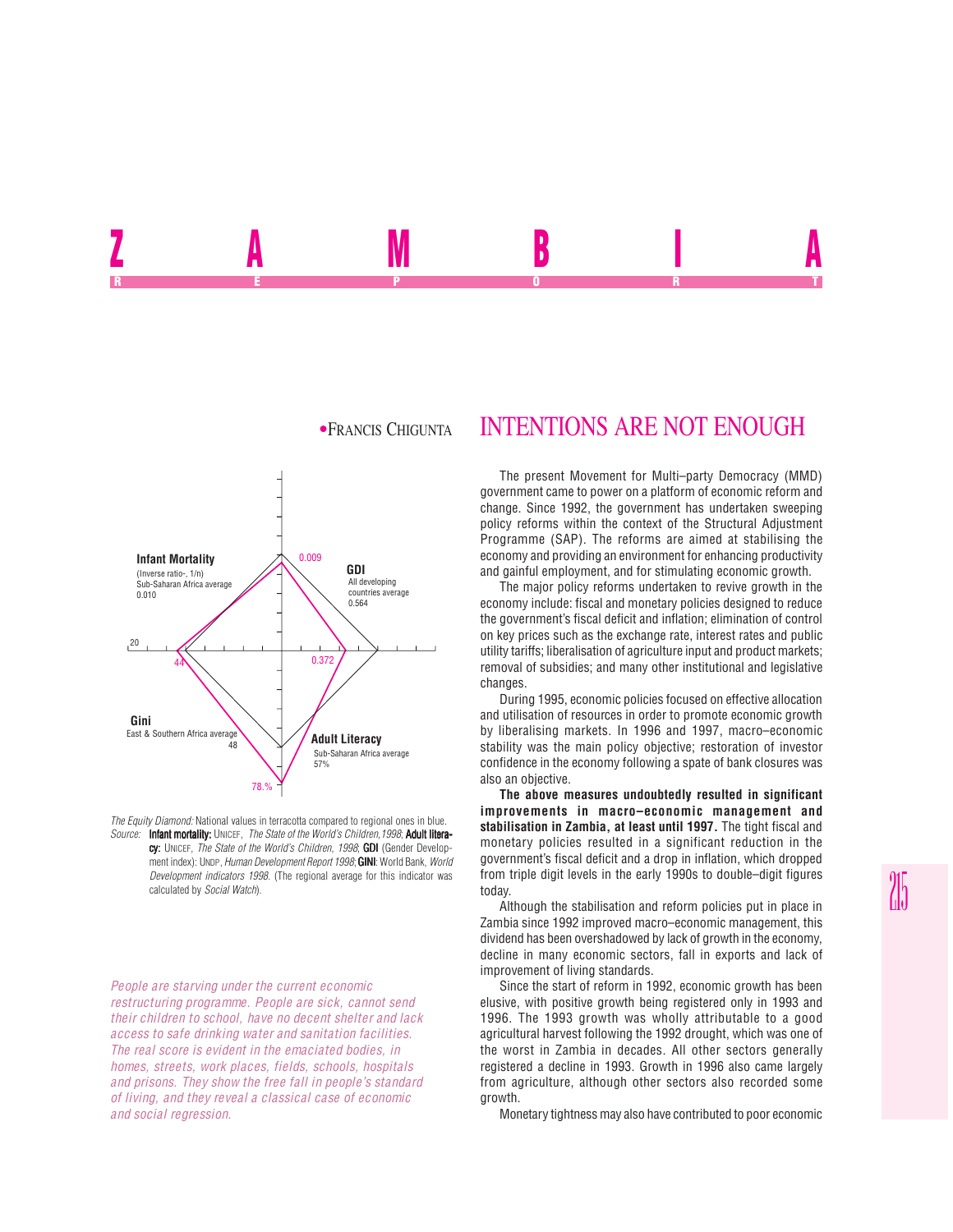performance. Tightening of the money market resulted in high nominal interest rates, which have had adverse effects on the operating costs of businesses and therefore on production and investment.

**This poor economic performance indicates that liberalised markets, as currently managed in Zambia, have failed to live up to expectations.** Elusive economic growth, declining export earnings, agriculture market failure, financial institutional failure and a worsening foreign exchange situation all point to greater deprivation in Zambia.

The economic reform programme has resulted in undesirable social effects which, already difficult to accept in the short–term, are intolerable in the long–term, even if it could be proven that the situation would have been worse in the absence of adjustment. UNICEF, UNDP, OXFAM and NGOs reports show that economic reform has left the majority of people in both rural and urban areas with precarious livelihoods and inadequate incomes to meet their basic needs.

In urban areas, measures used to liberalise the economy, especially privatisation and public service reforms, have worsened already high unemployment levels through lay–offs (retrenchments), company closures, and so on. 60 thousand jobs have been lost since 1991 as a result of liberalisation policies; 6 thousand of these are attributed to the privatisation programme.

The deteriorating social situation in Zambia despite improved macro–economic management suggests that the envisaged enabling environment is rather disabling for the majority of people. This disabling environment strongly suggests that people need a broader agenda for economic and social participation than that provided and demanded by «market forces». The market system's much talked about «trickle down» process is inadequate to integrate excluded sectors into mainstream economic activities, since it does not provide them access to training, credit, work, etc. **Current macro–economic stabilisation and economic reforms will not by themselves guarantee Zambia sustainable economic growth and social development.**

#### THE GOVERNMENT AND SOCIAL DEVELOPMENT

The promotion of equity demands the removal of all economic, political, social, cultural and other barriers so that people can participate in, and benefit from, existing opportunities in the land. It means that people must have equal access to these opportunities regardless of their tribe, social economic status, religion, gender and other such categorisations.

The government will have to take deliberate measures to rectify inequity in Zambia, especially inequity in income and employment, inequity of access to productive resources, and gender inequity. As things currently stand, economic inequity for most Zambians stems mainly from lack of equitable access to resources such as income, capital, employment opportunities and land.

Measures taken to reduce Zambia's highly skewed income distribution are still inadequate. With a gini coefficient value of 0.50, income inequality is very high in Zambia, where the majority of the population (78.2%) has been reduced to crude forms of

survival in the informal sector. No attempts have been made by the government to promote productive employment through active job creation policies and programmes.

Government initiatives to ensure equitable access to land and other capacity building instruments such as credit and training have been few and far between. The majority of Zambians do not have access to the resources they need to lift themselves out of poverty.

Government measures to promote equitable access to food and housing have so far failed to significantly improve household food security or to provide decent shelter for the majority of people. **This is manifest in widespread hunger, high levels of malnutrition among children, and rapid growth of illegal or informal settlements in the country.**

In response to the crises facing the social sector, especially health, education, and water and sanitation, the government has embarked on seemingly ambitious institutional reforms. While these reforms have had some success in improving the physical condition of facilities, they have so far failed to provide efficient delivery of services, let alone equitable access to social services.

#### EQUALITY AND DISCRIMINATION

Inequality in Zambia is most evident in gender relations and in the lack of participation by the majority of people in decision– making. To redress these imbalances, the government has made attempts to institutionalise gender equality at various levels of the government structure and to decentralise decision–making through the local government system. **These initiatives, while commendable, have remained inadequate to redress gender imbalances, as manifest in rising violence against women, growing poverty, and increased marginalisation in decision– making.**

Although open discrimination against individuals or groups of individuals is not practised in Zambia, **forms of discrimination or favouritism and biases towards particular groups that used to be subtle are now practiced more openly**. This is particularly true with regard to tribe or ethnicity. Most Zambians fear that tribalism is slowly rearing its ugly head. There is widespread perception that key political and economic institutions in the country are dominated by northerners, who are largely Bemba speakers. This slow tribalisation of Zambia is reflected in the *de facto* adoption of the Bemba language as the *lingua franca* in public offices and its wide use for all verbal communication.

At present, Zambia has no deliberate policies aimed at promoting equitable ethnic integration, and therefore at nation– building. The unifying national motto, «One Zambia, One Nation», has been dropped.

### POVERTY AND PLANS

An estimated 70% of Zambia's population lived in poverty in 1991. In 1993, the figure grew to 74%. In 1996, the percentage